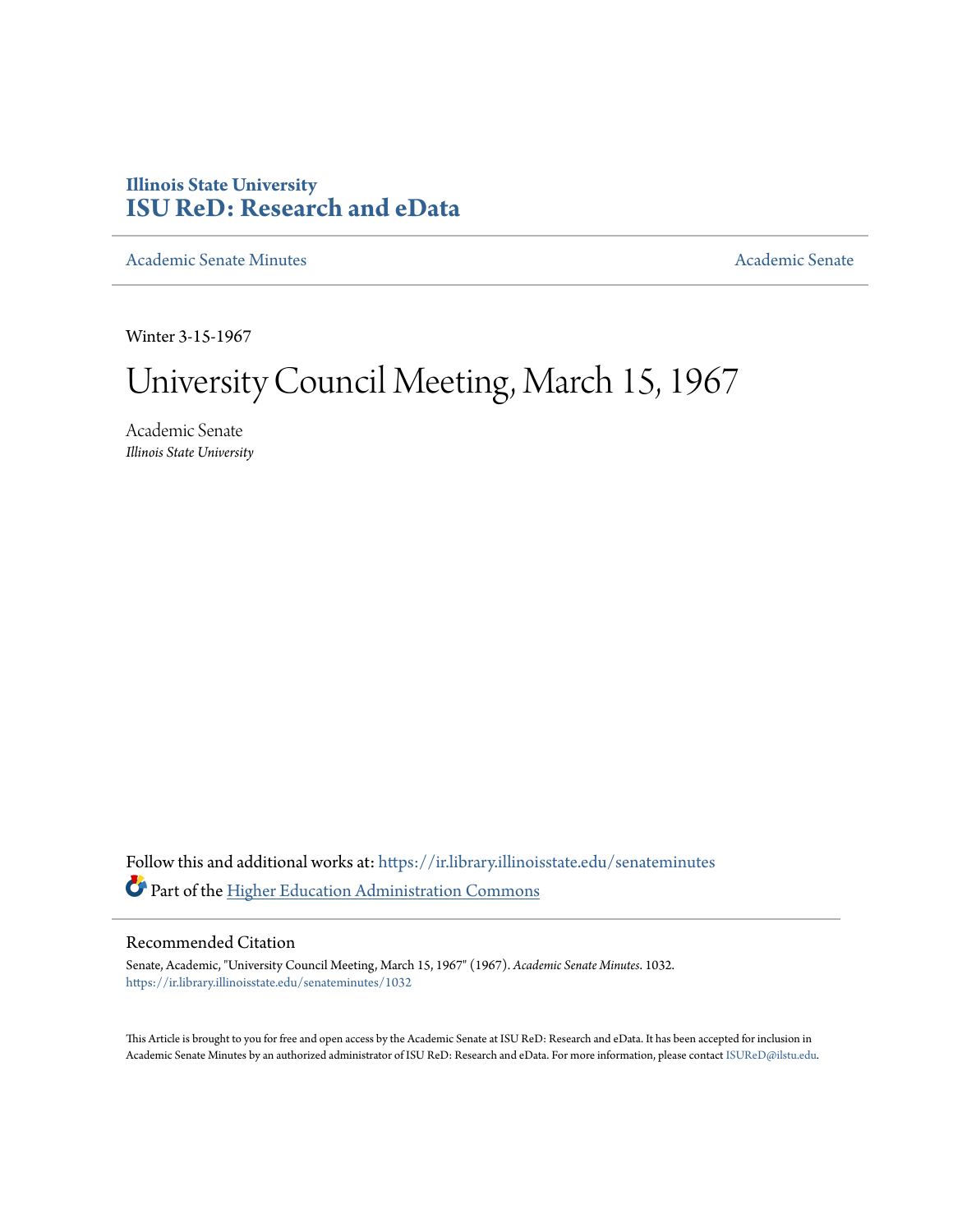### MINUTES OF THE UNIVERSITY COUNCIL

### MARCH 15, 1967

### Table of Contents

|                                                                                              |  | Page                       |
|----------------------------------------------------------------------------------------------|--|----------------------------|
|                                                                                              |  | $\overline{2}$             |
| 2. Communications<br>a. Coffee Hour for Candidate for Dean of Applied Science and Technology |  | 4<br>5<br>5<br>5<br>5<br>4 |
|                                                                                              |  | $\mathbf{1}$               |
| 4. Election of Nominees for Committee on Selection of Department Head for                    |  |                            |
| 5. Election of Standing Committees of University Council                                     |  | 5                          |
|                                                                                              |  |                            |
| 7. Elections Committee Report on At-Large Election 3                                         |  |                            |
|                                                                                              |  |                            |
| 9. Joint Meeting with the Council of Northern Illinois University 6                          |  |                            |
| 10. Letter of Appreciation to Paul Stone, Former Member of Board of Governors 6              |  |                            |
|                                                                                              |  |                            |
| i da ina kalendaria kalend<br>12. University Council Retreat and Its Implications            |  | 3                          |

|              | <b>External</b>                  |
|--------------|----------------------------------|
| LL.          | YF13311                          |
| Acknowledged | File                             |
| RECEIVED     | APR 3 Y                          |
| TO.          | For information and return       |
| TO.          | Firme advise ma                  |
| TQ.          | Figures foundle and let me know. |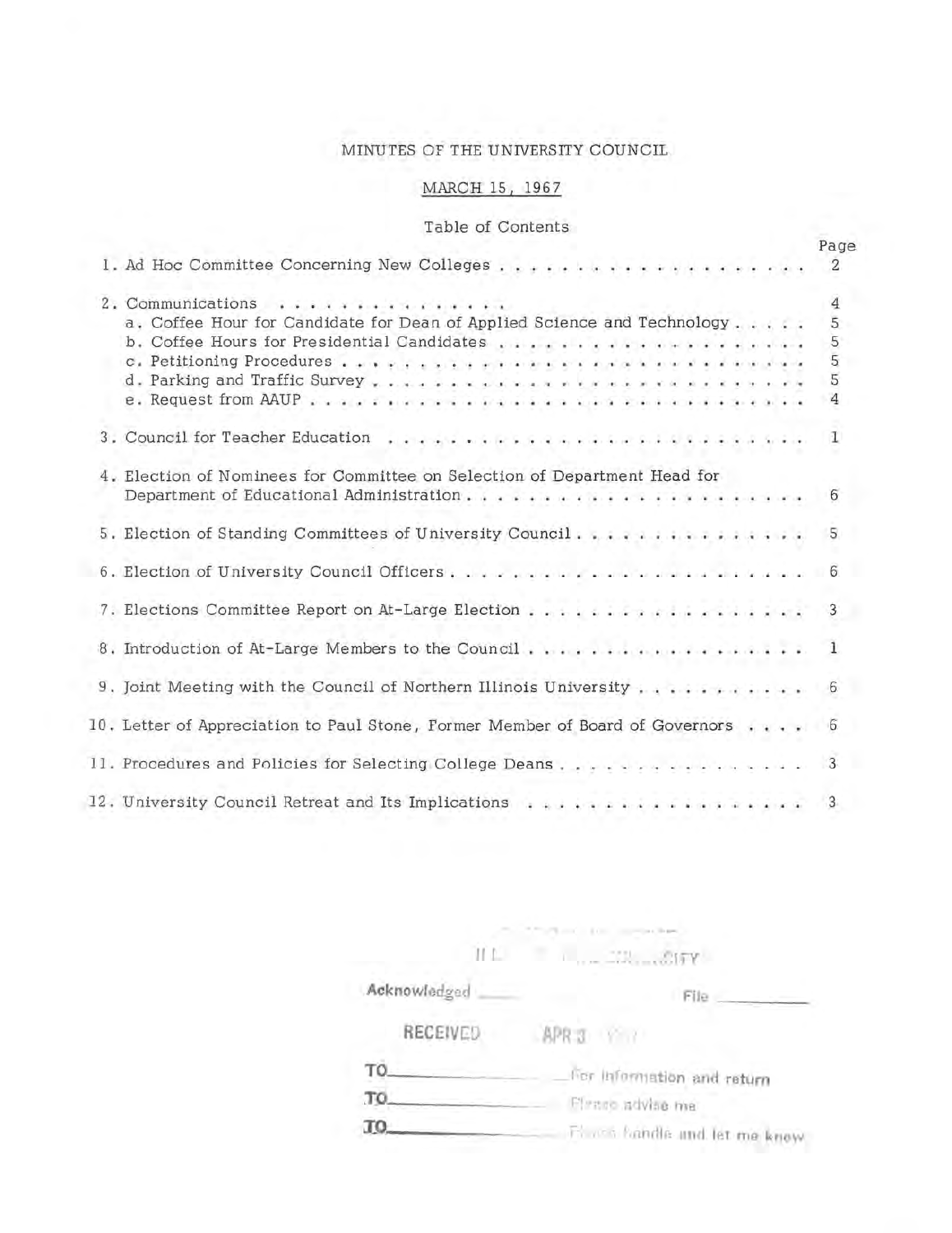#### MINUTES OF THE UNIVERSITY COUNCIL (Not approved by the Council)

#### DATE: March 15, 1967

#### MEMBERS PRESENT

- 1. Richard Bond
- 2 . Robert Bone
- 3 . George Drew
- 4. John Ferrell
- 5. Fred Fuess
- 6. Charles Gray
- 

## 7. Dean Hage 13. Warren Perry 9. Warren Harden 15. Mary Rozum

- 10. Charles Hicklin 16. Stanley Shuman
- 11. Eric Johnson 17. Eunice Speer
- 

8. Barbara Hall 14. Carroll Peterson

- 
- 
- 12. Walter Kohn 18. David Sweet

#### MEMBERS ABSENT

- 1. Richard Hulet
- 2. Fred Kagy

CALL TO ORDER

The regular meeting of the University Council was called to order by Mr. Harden, chairman, at 7:15 p.m. in room 307 of Hovey Hall .

#### INTRODUCTION OF NEW COUNCIL MEMBERS

Mr. Harden introduced the newly elected at-large members to the Council: Mr. Fred Fuess, Department of Agriculture, Mr. Dean Hage, Department of Special Education, Mr. Charles Hicklin, Department of Education, Mr. Walter Kohn, Department of Political Science, and Mr. Warren Perry, Department of Business Education.

The chairman also announced that Mr. Richard Hulet, Vice President for Student Services, had been added as an administrative member to the Council.

#### APPROVAL OF THE MINUTES

Mr. Ferrell moved to approve the minutes of February 15, 1967, as distributed to the faculty. Mr. Shuman seconded the motion. The motion carried by a voice vote.

#### COUNCIL FOR TEACHER EDUCATION

Dean Bond reported that there were only two differences in the material distributed on March 15th from that of February 15th. The first was under "Membership"; the number of representatives from Education was raised from three to four persons. The second difference was in the addition of numbers five and eight under "Function." The latter two functions were added after a review of the NCATE requests.

Recommendations in terms of the proposed Council for Teacher Education by the College of Education were distributed to the Council members for their information.

Dean Bond moved the approval of the proposal for the Council for Teacher Education which he had presented. Miss Speer seconded the motion.

Dean Bond reported that the Deans felt that to have six persons from the College of Education as proposed by that College would be too rigid . He stated that the Deans also felt that double representation would result if there were at least one representative from each College as well as the Deans of the various Colleges .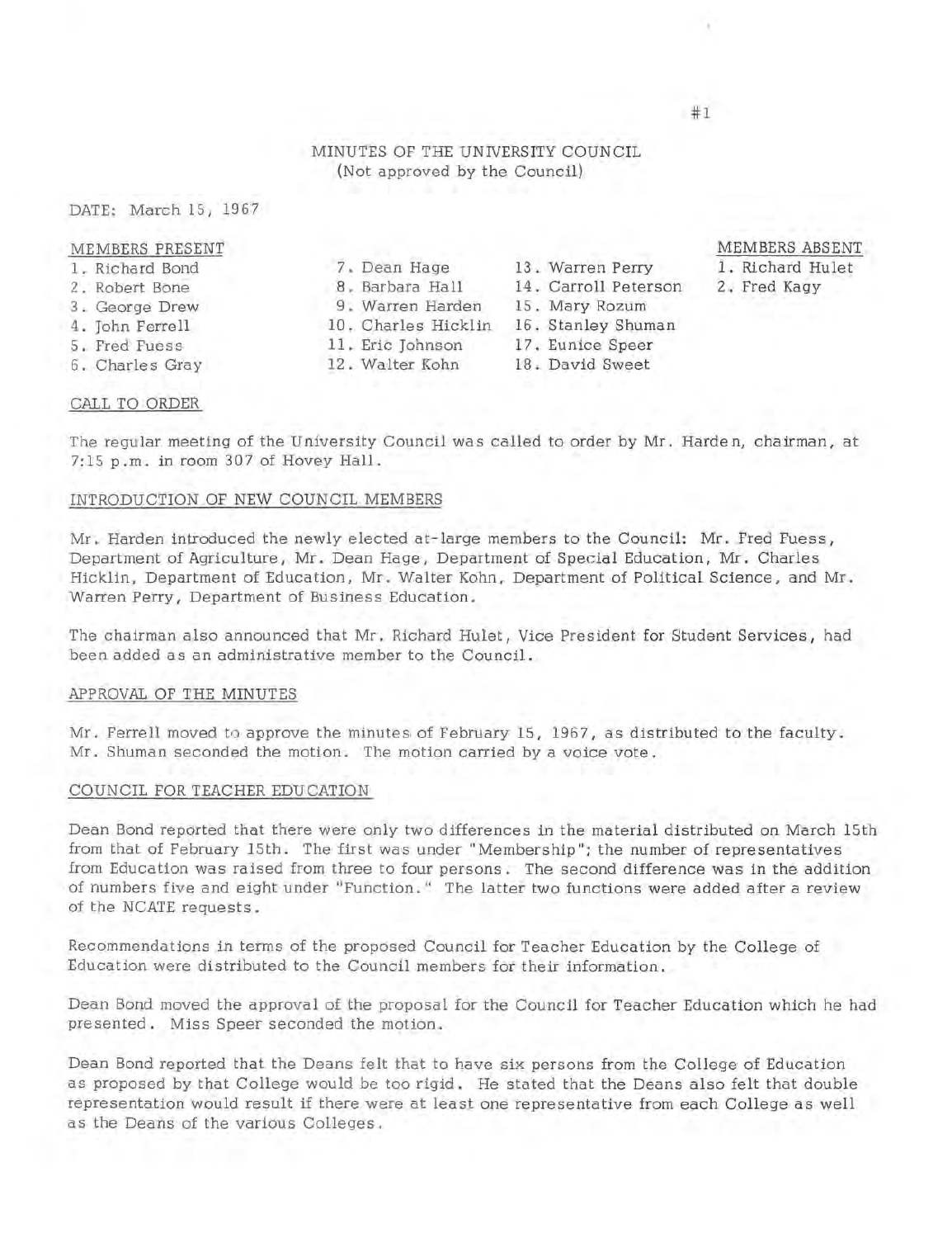Dean Bond indicated that his proposal had the same pattern of representation as the Council for General Education. He stated that he did not feel that the Council for Teacher Education should be used for "log rolling. "

In answer to a query concerning the representation from the Unaffiliated Departments, Dean Bond replied that this number would change as the departments become colleges or are affiliated with colleges.

Dean Bond stated that the Council for Teacher Education would be a policy forming group; it would define the rules under which the University Curriculum Committee would work. He pointed out that the Council for Teacher Education, Council for General Education, and Curriculum Committee would have equal status, which he described as being spelled out in the past minutes of the University Council.

There was some discussion concerning the relationship of the Council and the University Curriculum Committee. Mr. Johnson stated that the expansion of purposes on the part of the University and the standards of the accrediting agencies had brought out the need to establish such Councils. He indicated that in charting such a structure as proposed that a logical arrangement should be determined and then charted rather than preparing the diagram first.

Dean Bond commented that in the future, the University Curriculum Committee might become the policy making body and the College Curriculum Committees would take care of the details.

In reply to a question concerning the power of the University Council in respect to the appointees to the Council for Teacher Education, Dean Bond indicated that the University Council had the right to reject any of the appointments.

Mr . Drew suggested that number two in the recommendations submitted by the College of Education be included in Dean Bond's proposal. Dean Bond consented as did Miss Speer who seconded the original motion . It was agreed that the word "should" in the first sentence be replaced with "will."

Mr. Hage moved to postpone action on this matter until the next meeting of the University Council. Mr. Drew seconded the motion.

The voting was as follows:

- 
- 2. Mary Rozum 6 . Charles Gray 2. Stanley Shuman 7. John Ferrell
- 3. Warren Perry 7. Fred Fuess 3. Carroll Peterson 8. Eric Johnson
- 4. Charles Hicklin 8. George Drew 4 . Walter Kohn 9. Richard Bond
- -

#### Voting: "Yes " Voting: "No"

- 1. Eunice Speer 5. Dean Hage 1. David Sweet 6. Barbara Hall
	- -
		-
- 
- 5. Warren Harden

Motion was defeated .

Dean Bond moved to table the motion. Mr . Johnson seconded the motion. The motion carried by a voice vote .

#### AD HOC COMMITTEE CONCERNING ADDITIONAL COLLEGES WITH PARTICULAR ATTENTION TO A COLLEGE OF PHYSICAL EDUCATION

Mr. Shuman, chairman, named the members of his group as: Miss Helen Cavanagh and Messrs.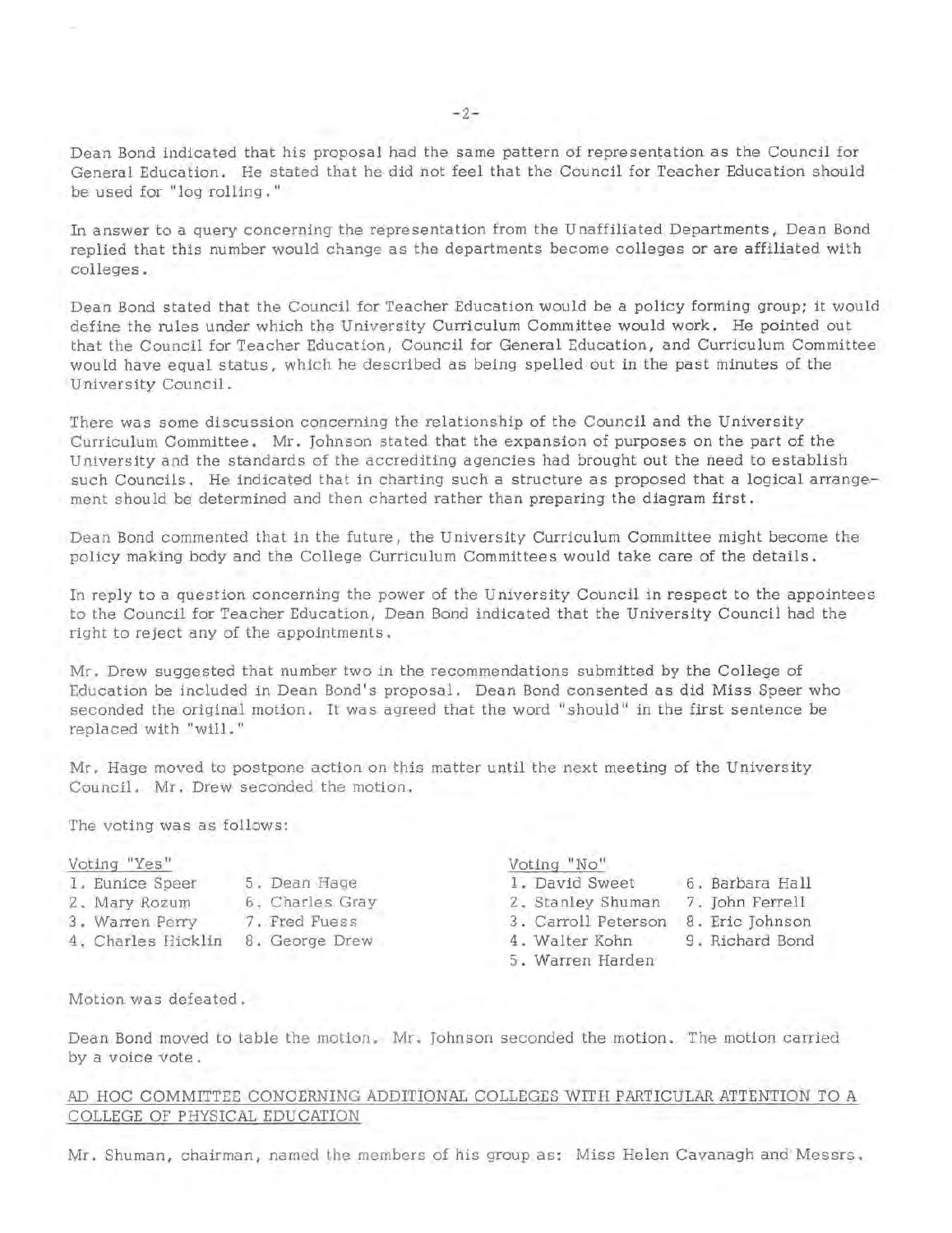Francis Belshe, Charles Porter, and Donald Prince. He reported that the committee had had an organizational meeting on March 6, 196 7, and had reviewed the purposes which are to set up criteria for establishing new colleges and to study the request presented by the Departments of Health and Physical Education for Women and Men. He indicated that Miss Scott, Mr. Gillett, and Mr. Dillinger are to be invited to the next meeting of the committee in order to discuss various aspects of the committee's assignment.

#### PROCEDURES AND POLICIES FOR SELECTING COLLEGE DEANS

The reactions of the Department Heads to the document were shared with the members of the Council. The department heads felt that the Committee on Selection should have greater freedom than specified in part three.

Mr. Hicklin pointed out an ambiguity in 2 i which he felt should be spelled out. He asked when the proposed procedures would go into effect. The Council agreed that there was no rush in putting such procedures into operation.

Mr. Fuess commented that the procedures would not be workable in the case of the proposed College of Business because there would be only one department.

It was agreed to strike the third sentence in 2 h: "No person who serves as acting dean of a college during the time that a college dean is being recruited shall be eligible to become dean of the college. "

Mr. Harden asked whether the Council would agree to postpone action until the members of the present Committees on Selection of Deans could be given an opportunity to react to the proposed procedures. The Council consented.

Mr. Harden asked that faculty members send their reactions to the procedures to the Council secretary as soon as possible and not later than April 19, 1967.

Mr. Sweet moved that the Procedures and Policies for Selecting College Deans be referred to a committee consisting of the Dean of the Faculty and the chairmen of the three Committees on Selection of Deans. Mr. Perry seconded the motion. The motion carried by a voice vote.

#### UNNERSITY COUNCIL RETREAT

Mr. Ferrell, chairman of a committee consisting of George Drew and Charles White, reported that his group had carefully studied the reports of the recorders of the University Council Retreat held in December. He indicated that two areas seemed to dominate the reports. One was the need to improve the interaction between the faculty and students and the second was to study the possibilities of establishing an experimental college. Mr. Ferrell's committee recommended that a committee be set up to investigate the two areas mentioned.

Mr. Hicklin moved that the Council refer the two aspects of the Retreat to Dean Bond's office and let him proceed as he desires. Mr. Gray seconded the motion. The motion carried by a voice vote.

#### ELECTIONS COMMITTEE - ELECTION OF AT-LARGE COUNCIL MEMBERS

Mr. Shuman, chairman of the Elections Committee, presented the following report: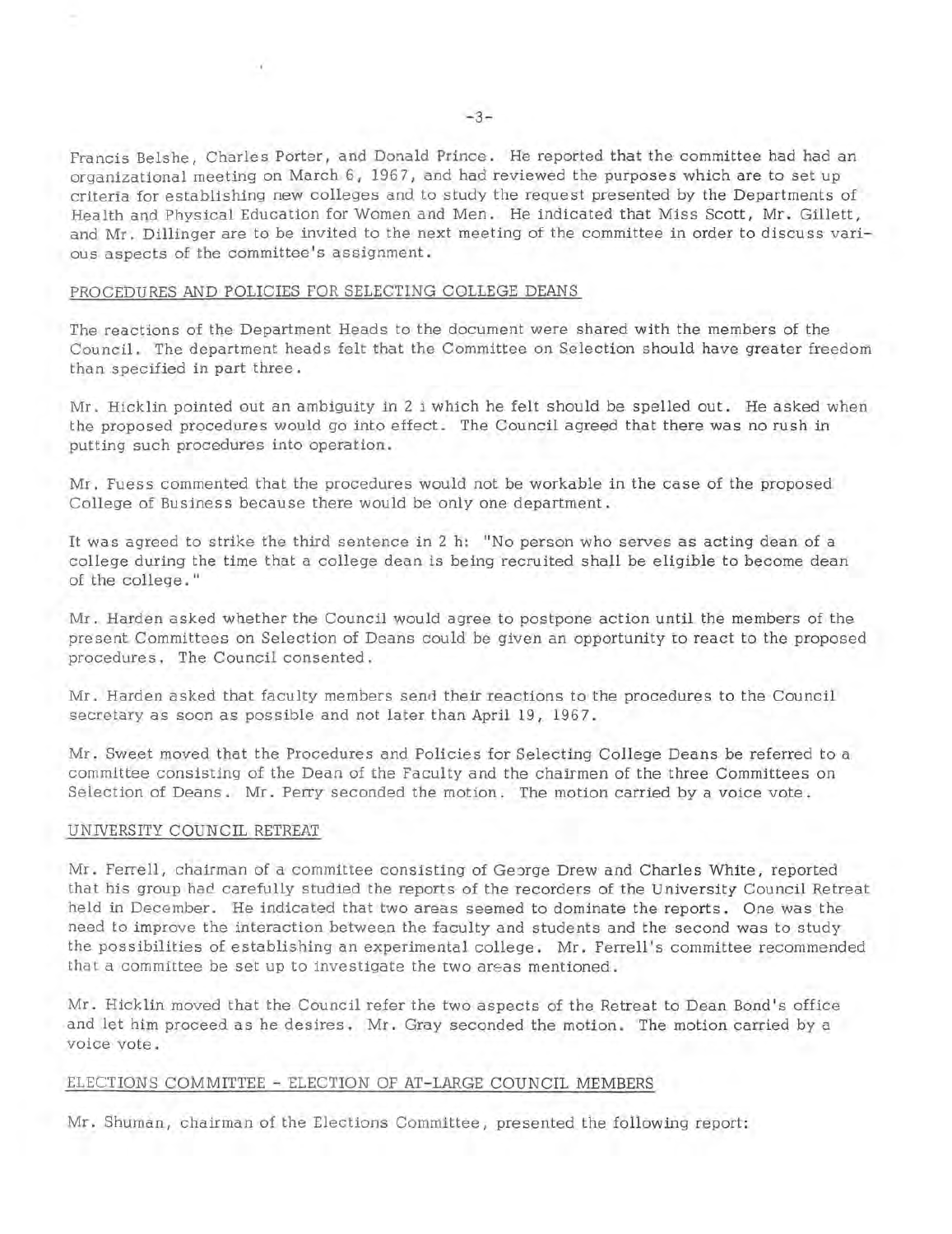1 . Voter Turnout:

A total of 346 ballots, representing 59. 2% of the eligible voting faculty, were cast in the At-Large Election which was held March 7, 1967. The turnout by Colleges is given below:

|                                 | Eligible<br>Voters | Ballots<br>Cast | %    |
|---------------------------------|--------------------|-----------------|------|
| Applied Science and Technology  | 36                 | 27              | 75.0 |
| Arts and Sciences               | 257                | 142             | 55.3 |
| Education                       | 195                | 123             | 63.1 |
| <b>Unaffiliated Departments</b> | 112                | 54              | 48.2 |

#### 2. Election Results:

| Warren Perry           | 188 |   | Elected to three year term |              |                |              |                  |
|------------------------|-----|---|----------------------------|--------------|----------------|--------------|------------------|
| <b>Frederick Fuess</b> | 160 |   |                            |              |                |              |                  |
| Charles Hicklin        | 154 | ÷ | $\mathbf{u}$               | m            | $\overline{u}$ | .,           | u                |
| Dean Hage              | 144 |   | п                          | $\mathbf{H}$ | $\mathbf{u}$   | $\mathbf{u}$ | $\overline{u}$   |
| Walter Kohn            | 137 |   | $\mathbf{H}$               | -78          | orre           | n            | $\boldsymbol{n}$ |
| Mark Plummer           | 118 |   |                            |              |                |              |                  |
| Robert Duty            | 109 |   |                            |              |                |              |                  |
| Ralph Smith            | 101 |   |                            |              |                |              |                  |
| George Barford         | 84  |   |                            |              |                |              |                  |
| William Zeller         | 83  |   |                            |              |                |              |                  |
| Eleanor Dilks          | 66  |   |                            |              |                |              |                  |
| Eugene Hill            | 58  |   |                            |              |                |              |                  |
|                        |     |   |                            |              |                |              |                  |

- 3 . Elections to be held before the end of this Academic year.
	- a. Election of a representative from the Professor rank to the Faculty Salary Committee to be held in May.
	- b. Election of five members to the Advisory and Hearing Panel for dismissal cases to be held in May.

Mr. Shuman stated that the Elections Committee would like the Council to review the possibility of the Committee being made up of non- Council members with restriction as to representation.

After a brief discussion, Mr. Harden asked the present Elections Committee to bring in a report as to how such a non-Council committee could be formed and also to bring in a list of nominees for such a committee to the regular Council meeting in April.

#### COMMUNICATIONS

#### Request from AAUP

Mr. Harden read a letter from Mr. Scott Eatherly in which he inquired as to the possibility of the University Council financing the cost of duplicating the individual statements of the candidates running for the at-large seats on the Council. It was reviewed that during the past two years, AAUP had requested that each candidate react to a number of questions during the campaign and that the material had been distributed to members of the faculty in order to provide them with some additional information concerning each aspirant.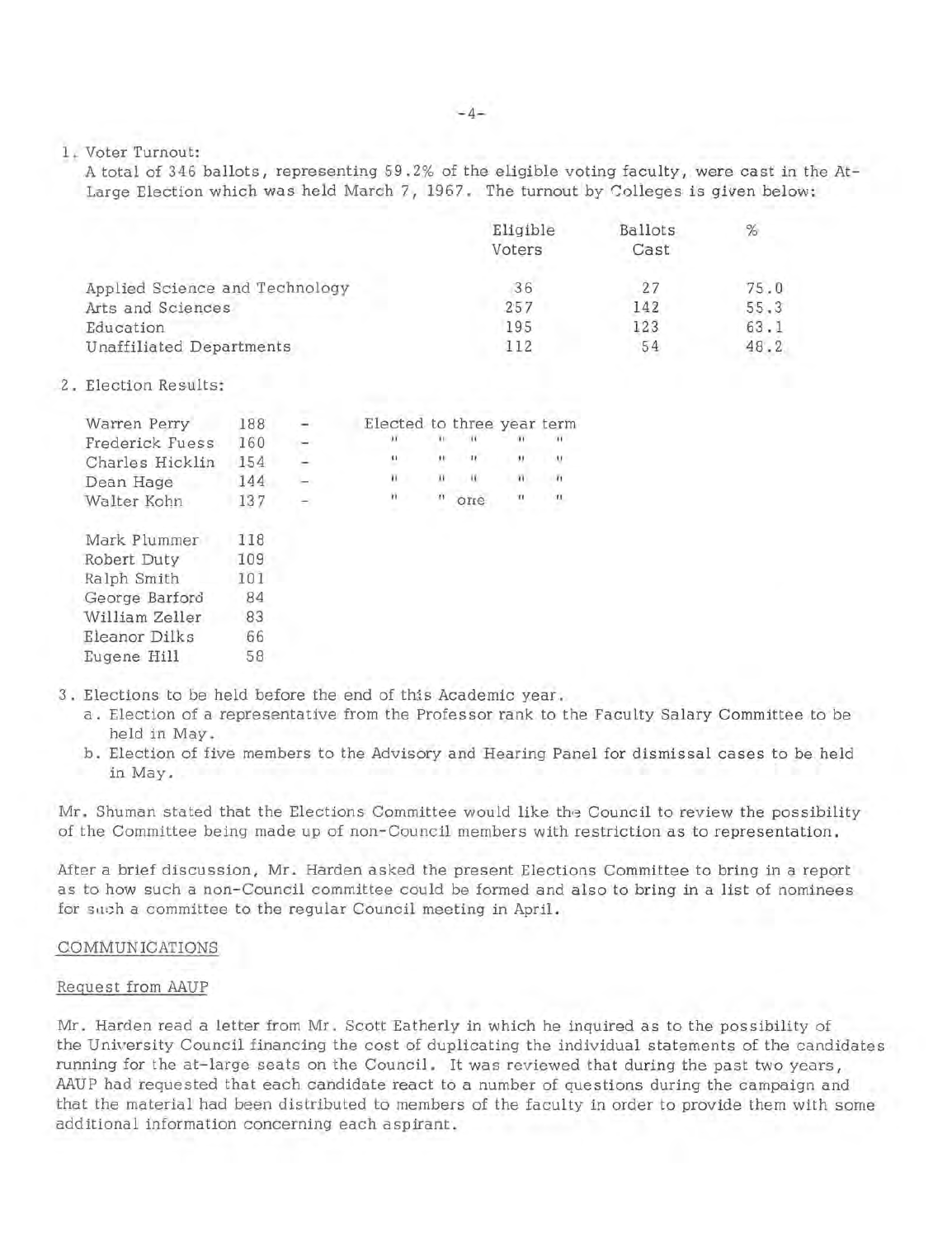After a brief discussion in which the Council indicated a number of disadvantages for doing this kind of thing, President Bone suggested that the Council express its commendations to the AAUP for doing this type of thing because of its importance. However, he recommended that AAUP might pool the faculty for funds rather than having the Council finance the project.

#### Parking and Traffic Survey

Mr. Harden read a letter from Mr. Richard Smith inviting the Council members to a meeting on Thursday, March 16, 1967, at 7:30 p.m. in room 208 of Moulton Hall, in which the final report of the Parking and Traffic Survey will be presented to members of the community and interested faculty .

#### Dean of the College of Applied Science and Technology

Mr. Fuess invited the Council to an informal coffee hour for Dr. Lloyd Phipps, a candidate for the position of the Dean of the College of Applied Science and Technology, from 9:30 to 10:30 a.m. on March 17 in room 128 of Turner Hall.

#### Presidential Candidates

Mr. Harden invited all the Council members to two coffee hours on March 18 and March 20 in the lounge of the University Union at  $10:15$  a.m. in order to meet two candidates for the presidency of Illinois State University.

#### Petitioning Procedures

Mr. Harden read a communication from Mr. Dale Vetter in which he requested that the University Council discuss the responsibility of the University for protecting its own procedures, specifically the procedures by which members of the staff petition officers of the administration for investigation of grievances .

It was indicated that the right to petition was the particular grievance procedure that Mr. Vetter had in mind.

Mr. Harden pointed out that the faculty does have the right to petition.

After much discussion, Mr. Sweet moved that the chairman of the University Council appoint a committee to draw up a statement setting forth the nature of the University's obligation to defend faculty members who follow established University procedures including the right to petition . Mr. Peterson seconded the motion. The motion carried.

#### ELECTION OF MEMBERS TO UNIVERSITY COUNCIL STANDING COMMITTEES

Budget Committee - Mr. Douglas Poe and Mr. Charles Porter Committee on Committees - Council Representative - Mr. Warren Perry Committee on Future Development - Mr. Dent Rhodes Joint Faculty Policy Committee - Mr . Stanley Shuman University Building Committee - Mr. Charles Gray University Faculty Status Committee - Mr. Stanley Grupp and Miss Ethel Stein University Union Board - Mr . Robert Moore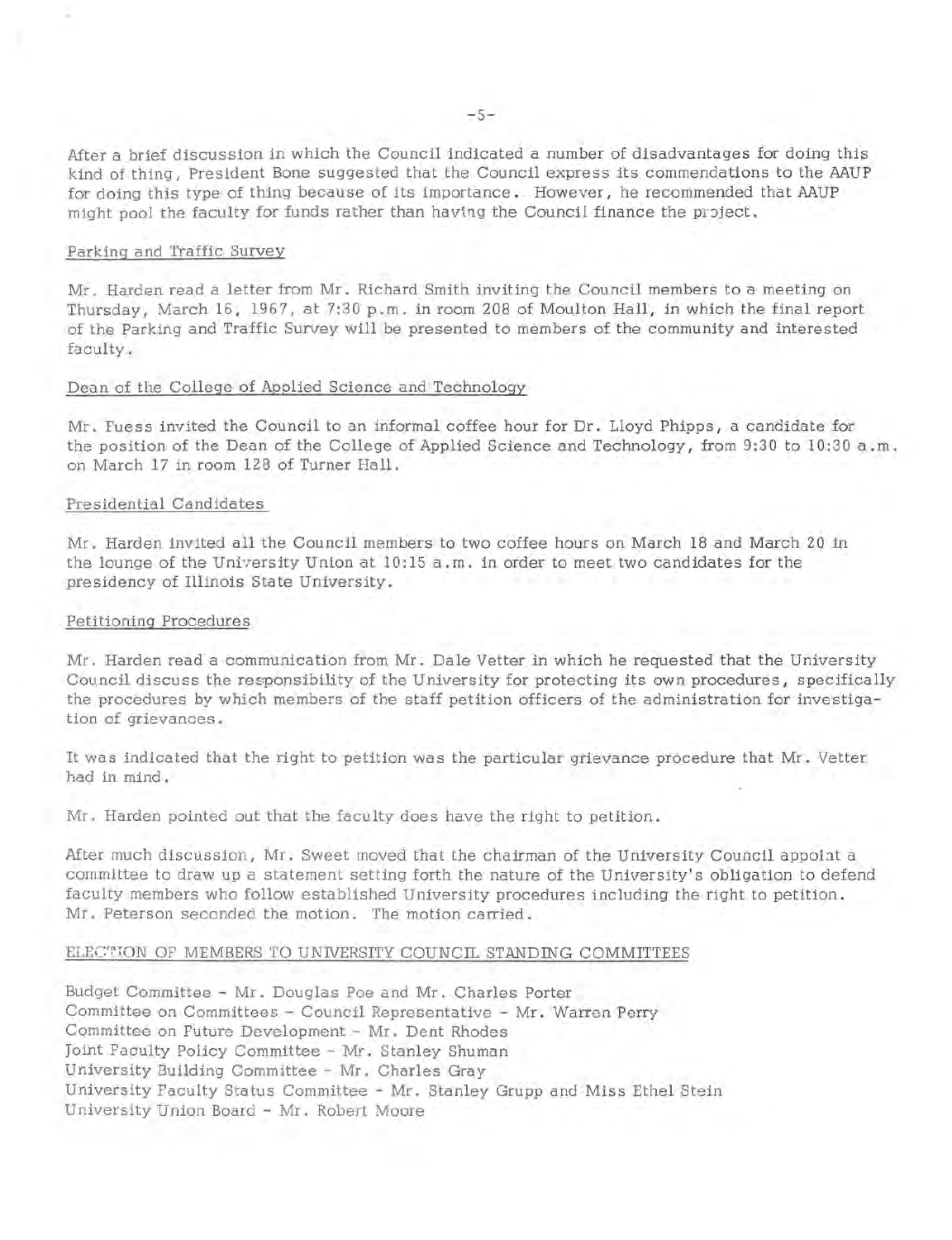#### ELECTION OF UNIVERSITY COUNCIL OFFICERS

Chairman - Mr. Stanley Shuman Vice Chairman - Mr. Warren Harden Secretary - Miss Mary Rozum

Mr. Shuman was presented the gavel by Mr. Harden and proceeded with the meeting.

#### APPRECIATION TO PAUL STONE FOR WORK ON BOARD OF GOVERNORS

Mr. Harden moved that a letter of appreciation be written to Mr. Paul Stone for the work that he did as a member of the Board of Governors and as chairman of that particular group. Mr. Kohn seconded the motion. The motion carried as a result of a voice vote .

#### COMMITTEE ON SELECTION OF HEAD OF THE DEPARTMENT OF EDUCATIONAL ADMINISTRATION

Mr. George Drew, Mr. Lewis Legg, and Mr. Charles White were elected by the Council as nominees for the Committee on the Selection of Head of the Department of Educational Administration.

#### JOINT MEETING WITH UNIVERSITY COUNCIL OF NORTHERN ILLINOIS UNIVERSITY

Mr. Sweet suggested that since Illinois State University and Northern Illinois University will be under the same Regency Board, that the two Councils arrange a joint meeting in order to get better acquainted. The members of the Council seemed to react favorably to that suggestion.

#### ADJOURNMENT

Mr. Harden moved to adjourn the meeting . Mr. Ferrell seconded the motion. The meeting was adjourned at 12:45 a.m. by the chairman, Mr. Shuman.

> Respectfully submitted, Warren Harden, Chairman

Mary Rozum, Secretary

WH/MR:kb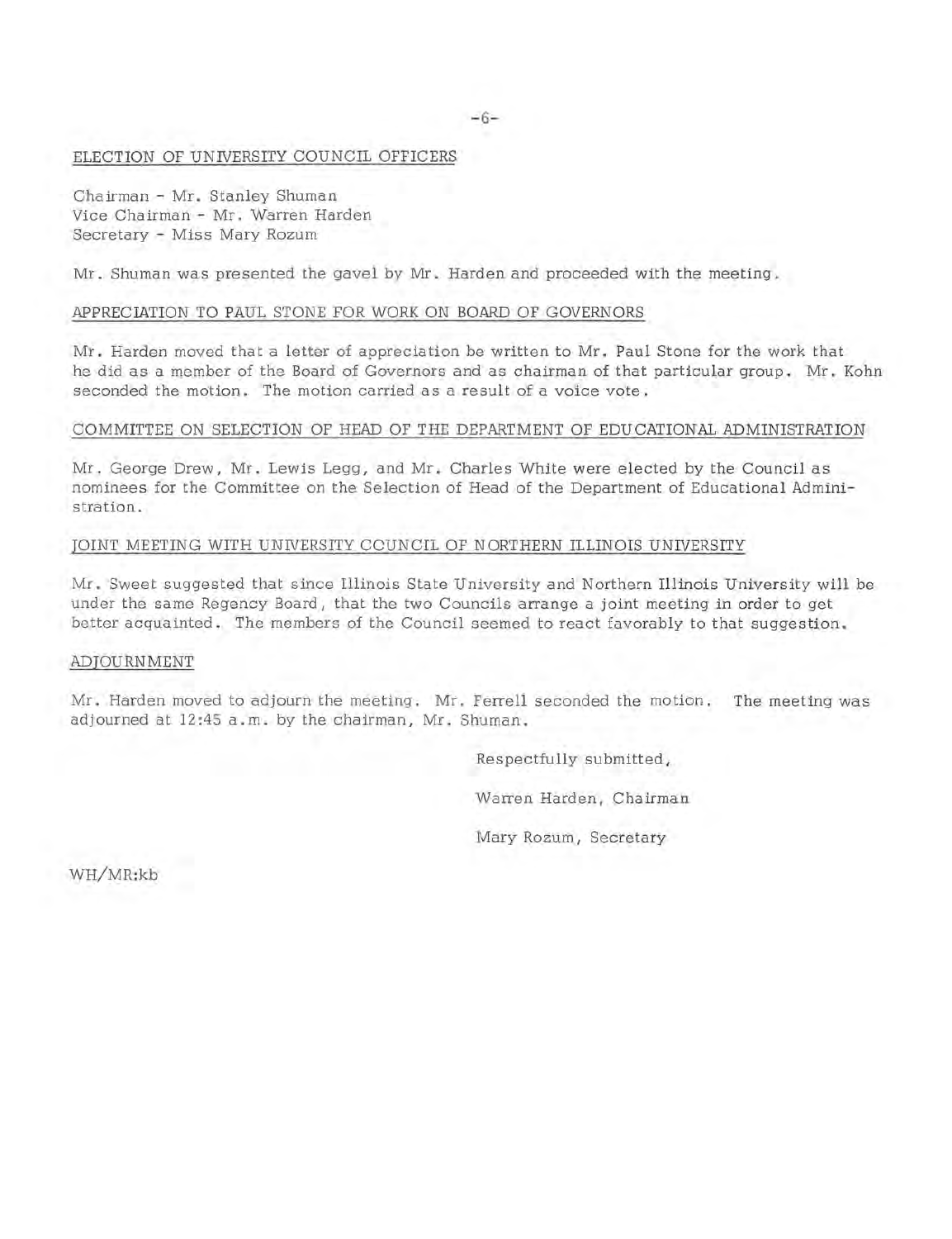#### $-7-$

#### COUNCIL FOR TEACHER EDUCATION

\*Membership: Eight persons plus six ex officio.

Appointed by the Dean of the Faculty in consultation with college deans, confirmed by University Council.

| $4 -$ Education               | Each from a different department.               |
|-------------------------------|-------------------------------------------------|
| 1 -- Social Sciences          | Sociology-Anthropology, Economics, Political    |
|                               | Science, History, Psychology.                   |
| 1 -- Sciences and Mathematics | Physics, Chemistry, Biology, Mathematics,       |
|                               | Geography-Geology.                              |
| 1 -- Humanities               | Foreign Languages, English, Art, Music, Speech, |
|                               | Library Science                                 |
| 1 -- Applied Areas            | Industrial Arts, Agriculture, Home Economics,   |
|                               | Business, Physical Education (men and women) -  |
|                               | picked to assure representation of areas not    |
|                               | represented by a dean.                          |
|                               |                                                 |

Terms: Three year appointments, staggered terms.

#### Ex Officio

- 1 -- Dean, College of Applied Science and Technology
- 1 -- Dean, College of Arts and Sciences
- 1 -- Dean, Unaffiliated dapartments or other colleges
- 1 -- Dean, College of Education Executive Secretary
- 1 -- Chairman, Curriculum Committee
- 1 -- Dean of Faculty (or his representative), Chairman

#### Function:

- 1. To formulate policies and programs for selection and retention of prospective teachers.
- 2. To formulate and continuously evaluate policies and criteria for teacher-education curricula and to coordinate the planning of teacher-education curricula.
- 3. To review teacher-education curricula.
- 4. To assure the development of policies and standards for the completion of teacher-education curricula.
- 5. To assure proper identification of prospective teachers in registration and enrollment.
- 6. To assure proper counseling of prospective teachers, including placement.
- 7. To develop procedures for follow-up studies of teachers in service.
- 8. To facilitate interdepartmental and intercollege cooperation on matters relevant to teacher-education.

Responsible to: University faculty through University Council.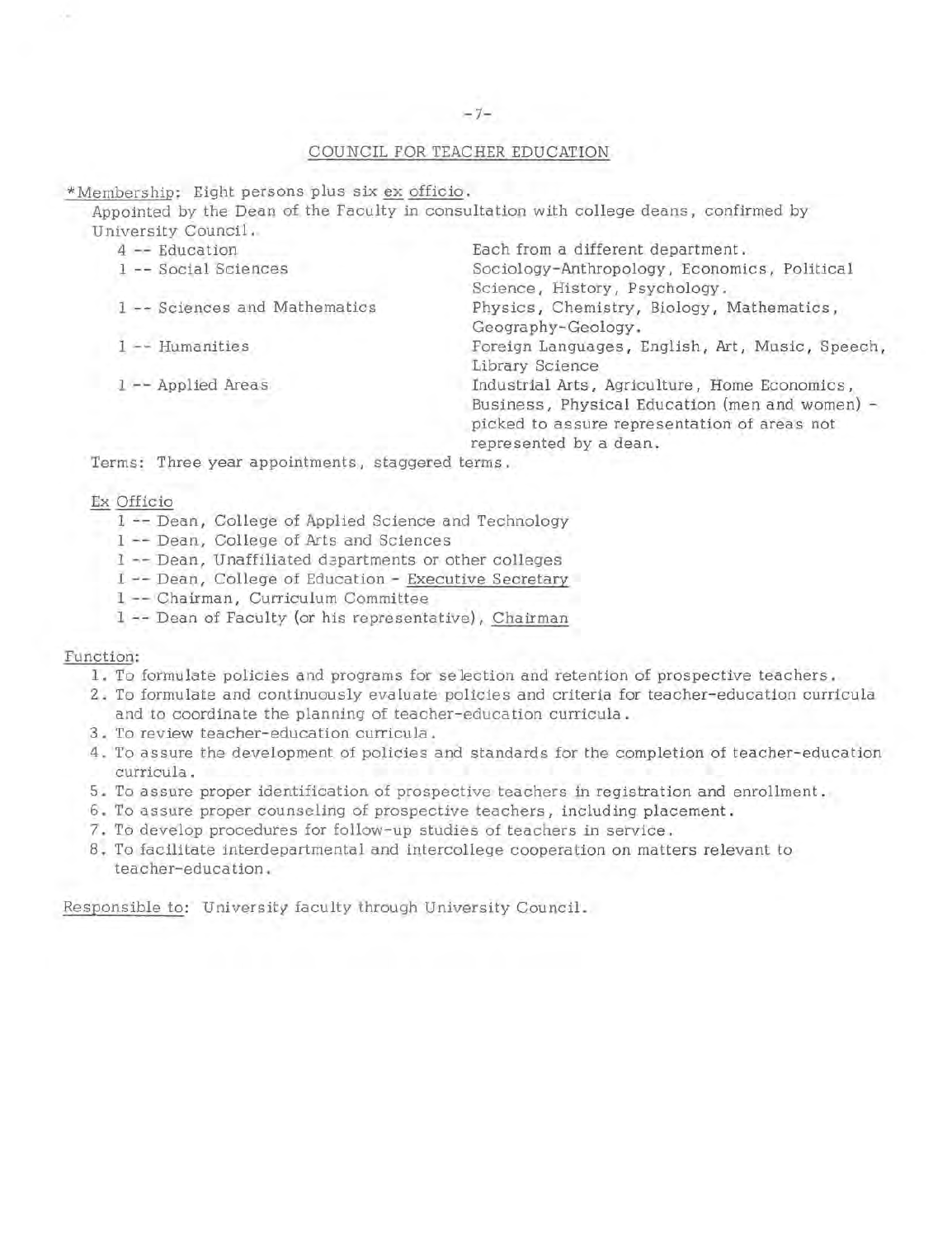### COLLEGE OF EDUCATION DEPARTMENT HEADS AND FACULTY ADVISORY COMMITTEE RECOMMENDATIONS ON A TEACHER EDUCATION COUNCIL

After reviewing the three proposals relevant to establishing a Teacher Education Council presented to the University Council on February 15, the Faculty Advisory Committee and the Department Heads of the College of Education recommend the following:

- 1 . Any representation to a Teacher Education Council should indeed be interdepartmental and interdisciplinary in nature. Such a base of representation should be broad and should represent the various areas of the academic community.
- 2. Representatives to a Teacher Education Council will be appointed, and such appointments should be based upon the person's commitment , interest, knowledgeability, and sense of responsibility with reference to teacher education programs. This does not mean, however, that all of the representatives on such a Council must have some formal preparation in teacher education.
- 3. The composition of representation on a Teacher Education Council should be analogous to the composition of representation to a Council for General Education. That is, such representation should consist of a substantial portion of individuals from the College of Education , since the College of Education is most directly concerned with professional teacher education . In a similar respect, substantial representation on a Council for General Education should be from the College of Arts and Sciences. In view of the foregoing, the following suggestions are offered as a proposal for representation on a Teacher Education Council:

#### No.

•

- A. All of the appointed representatives to a Teacher Education Council should be individuals with a sense of commitment and responsibility toward the development and improvement of teacher education programs.
- 3 B. Three representatives to be appointed from the College of Arts and Sciences. One from the humanities , one from the social sciences, and one from the natural sciences and mathematics.
- 6 C. Six representatives appointed from the College of Education. One from the Department of Education, one from the Department of Elementary Education, one from the Department of Special Education, one from the Department of Educational Administration, one from the Department of Professional Laboratory Experiences, and one representative from the two laboratory schools.
- 3 D. One representative from the College of Applied Science and Technology. One representative from the College of Business that is being formulated, and one representative from the unaffiliated departments.
- $4-5$  E. Deans of the colleges. The Dean of the College of Education should serve as the executive secretary of the Council.
- 1 F. The Dean of the Faculty or his representative.

The above composition suggested then would result in some 17-18 members. The major function of the Teacher Education Council would be to recommend broad policies governing